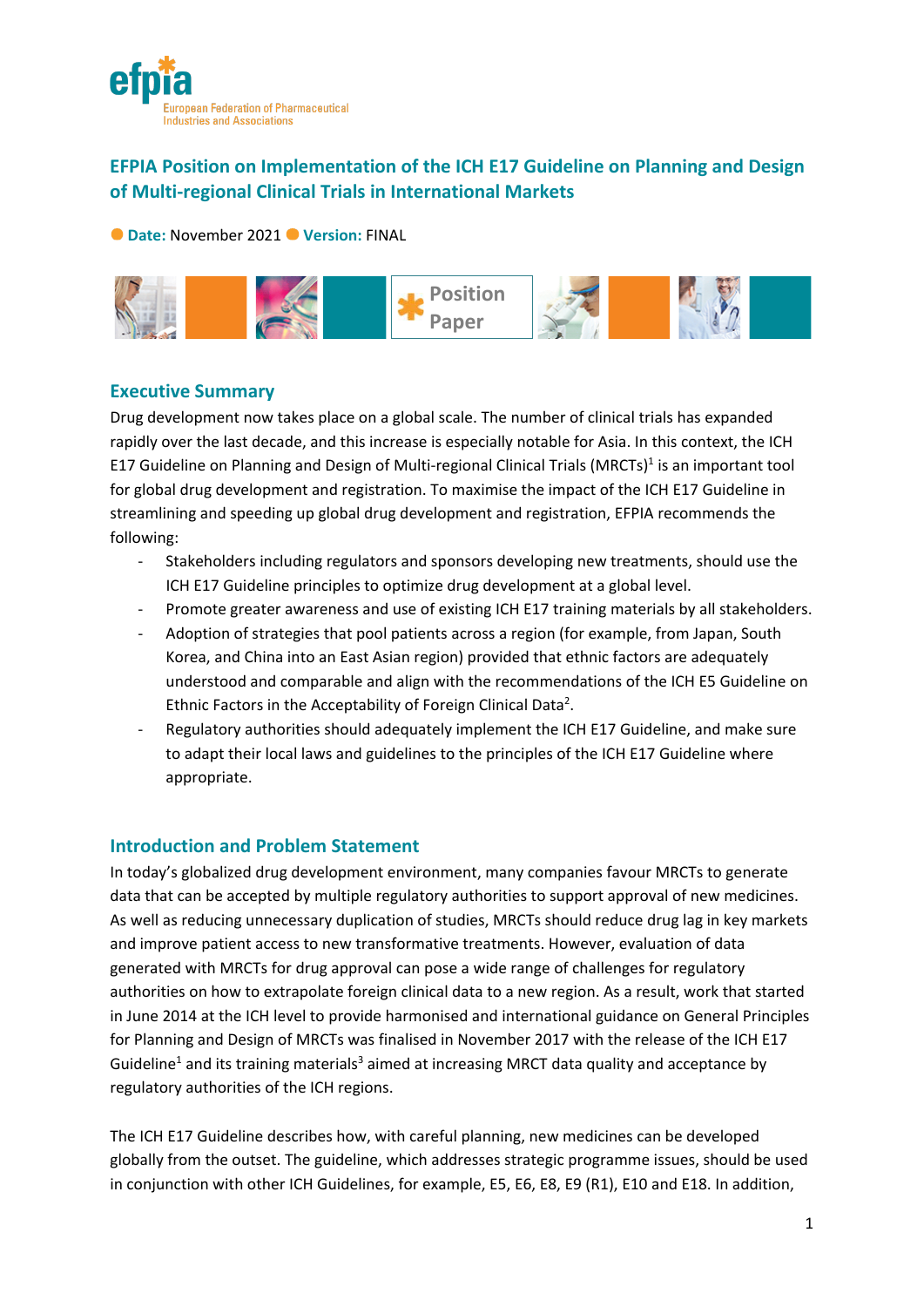

extensive training materials including 7 modules have been developed to promote the efficient and consistent implementation of the E17 Guideline and are available on the ICH website<sup>3</sup>. The majority of ICH Regulatory Members have implemented the guideline<sup>4</sup>, however, challenges remain for industry in relation to consistent implementation in practice of the principles of the guideline. The number of ICH Regulatory Members and Observers is increasing regularly<sup>5</sup>, which represents an additional challenge in ICH guideline implementation.

A European Federation of Pharmaceutical Industry Associations (EFPIA) survey conducted in 2020 on the implementation of the E17 Guideline highlighted these challenges, such as the lack of awareness and use of the ICH E17 training materials by industry, as well as barriers to practical implementation of the guideline, including challenges with the use and acceptance of pooling strategies by regulators and the existence of local requirements that may be a barrier to full implementation<sup>6</sup>.

# **EFPIA's Recommendations to Increase the Full Use and Acceptance of the ICH E17 Guideline in International Markets**

### **Training**

- EFPIA supports promoting better awareness and use of the existing ICH E17 Guideline training materials<sup>3</sup>. This would result in a better understanding and implementation of the ICH E17 Guideline principles by both industry and regulatory authorities while widening industry understanding of the guideline beyond those working directly with clinical trials.
	- $\circ$  This could be achieved by inter-regional workshops where the practical details and benefits of the E17 Guideline to patients and regulatory authorities could be openly discussed.
- Existing ICH E17 Guideline training materials are general in nature and EFPIA supports their revision with the addition of more information including case examples in the future.

## **Pooling Strategies**

- − The ICH E17 Guideline introduced a new concept of a "pooled region/pooled subpopulation", where there is commonality in intrinsic and/or extrinsic factors known to potentially affect the treatment effect. The strategy for regions or pooled regions or pooled subpopulations should be pre-specified in the protocol for stratification, sample size allocation, and consistency evaluation.
- − Pre-specified pooling of regions or subpopulations, based on established knowledge about similarities, may help provide flexibility in sample size allocation to regions, facilitate the assessment of consistency in treatment effects across regions, and support regulatory decision-making.
- − Pooling patients from Japan, South Korea and China into an East Asian region can be a potential strategy, provided that ethnic factors, that potentially may modify the effects of the drug, are adequately understood and comparable. However, industry experience in applying such pooling strategies has been challenging so far.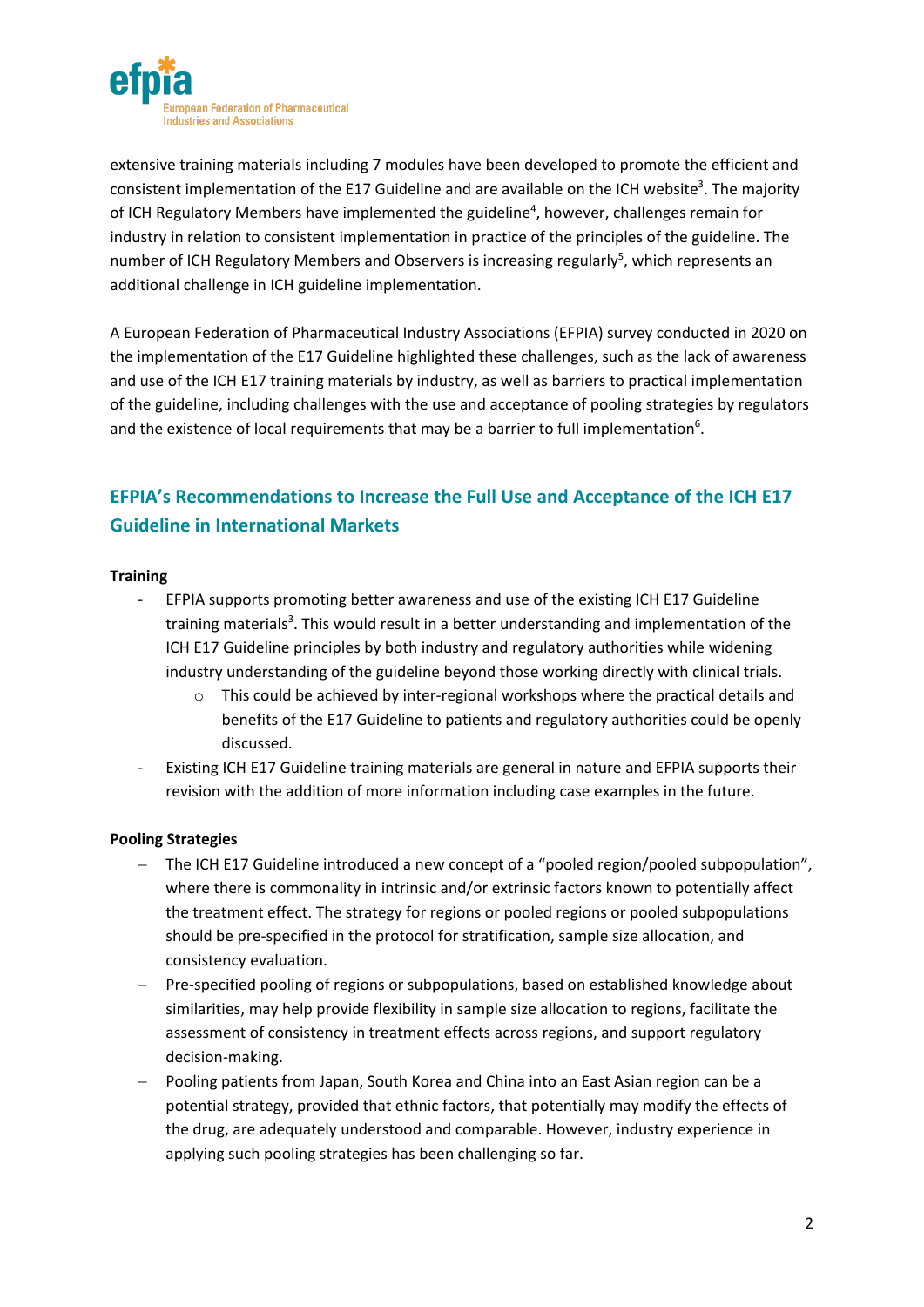

− EFPIA encourages regulatory authorities to fully leverage the concept of a "pooled region/pooled subpopulation" as set out in the ICH E17 Guideline to ensure the full benefit of the guideline can be applied in East Asia.

#### **Local Requirements**

- Local requirements are perceived by industry as a barrier to full implementation of the ICH E17 Guideline<sup>6, 7</sup>. In some cases, existing local requirements in ICH Regulatory Authority Members continue to mandate local subjects to be included in clinical trials for registration, contrary to the principles of the ICH E17 Guideline. Where local requirements exist that are contrary to the principles of the ICH E17 Guideline, the local laws and guidelines should be updated to incorporate/align with the concepts in the ICH E17 Guideline.

#### **Additional Factors**

In cases where there may be additional guidelines in place, such as safety related guidelines that mandate certain number of patients, these should not override the concepts of the ICH E17 Guideline in relation to registration.

## **Conclusions**

The ICH E17 guideline is undoubtedly an important tool in global drug development. EFPIA recognise that it is one part of the overall drug development process to make new medicines available to patients globally. Despite sub-optimal use of pooling strategies, new medicines are getting approved in Japan and South Korea at about the same time as in other major markets, and China is taking a leap toward this ambition<sup>8, 9</sup>. EFPIA encourages all stakeholders to strive for full implementation of the ICH E17 Guideline principles, including the ability to pool subregions/subpopulations. Sharing experience and best practices could help and support the revision of the existing E17 Guideline training materials, which is also an important tool to foster development of MRCTs. This will ultimately support further development of MRCTs and their acceptance by regulatory authorities globally.

## **Annex: Published Case Studies**

Zhou *et al.* Asia-inclusive global development of pevonedistat: Clinical pharmacology and translational research enabling a phase 3 multiregional clinical trial. *Clin Transl Sci.* 2021;00:1-13.

Nielsen *et al.* Evaluation of Consistency of Treatment Response Across Regions—the LEADER Trial in Relation to the ICH E17 Guideline. Frontiers in Medicines. 2021;Vol 8:662775.

Ramamoorthy *et al.* Racial and Ethnic Differences in Drug Disposition and Response: Review of New Molecular Entities Approved Between 2014 and 2019. J Clin Pharmacol. 2021 Oct 4. doi: 10.1002/jcph.1978 (online ahead of print).